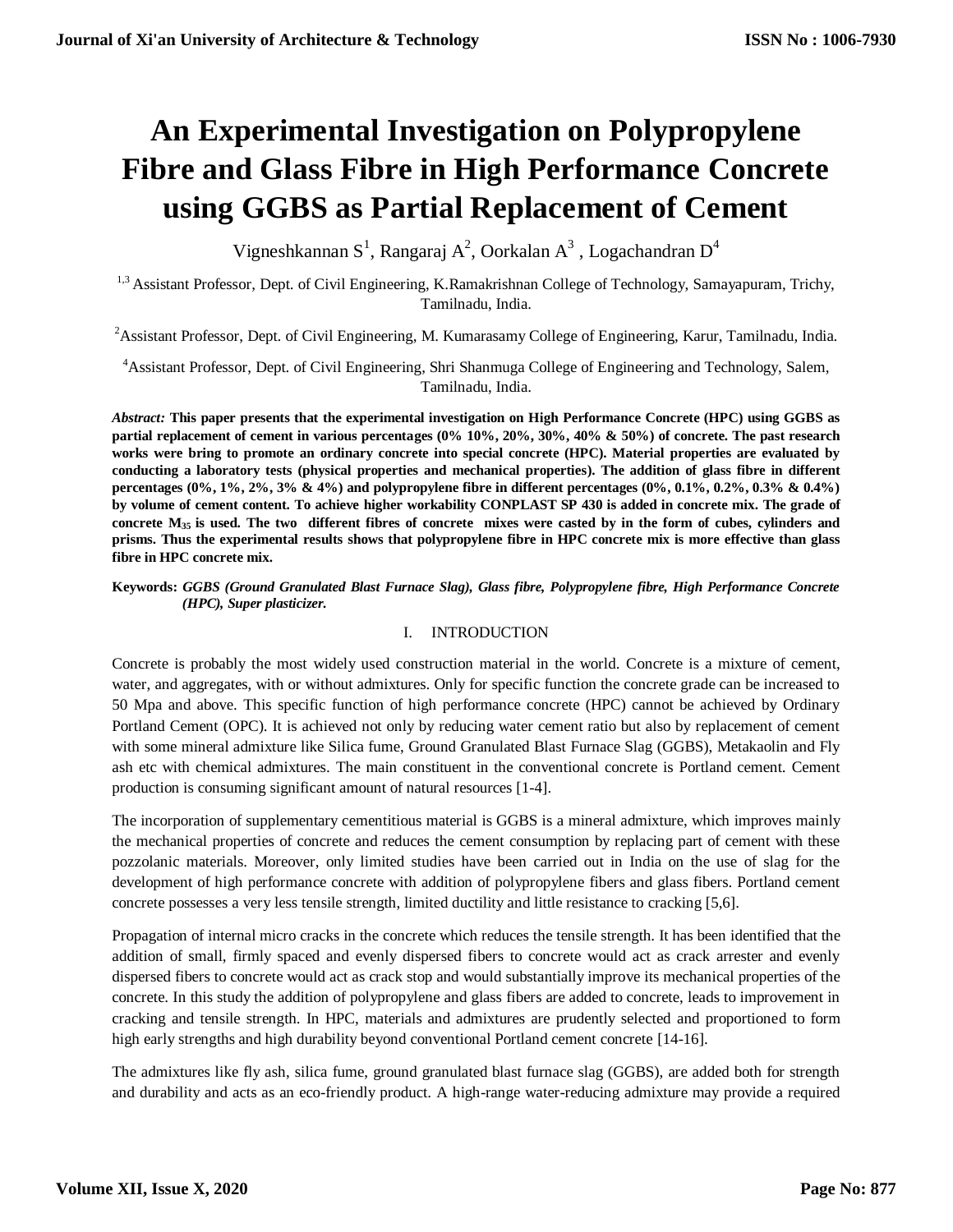low water/cement ratio, as low as 0.30. This paper presents the study of high-performance concrete by replacing the 10%, 20%,30%,40% and 50% replacement of GGBS and 0.1% ,0.2% and 0.3% glass fibre and polypropylene fibre replacement. Tests were conducted on concrete cube, cylinder and prism to study compressive strength, split tensile strength and flexural strength. The results are compared with the normal conventional concrete and to find out the optimum mix proportions [15-18].

#### II. METHODOLOGY

- **Step 1**: literature collection To collect the past related works of journals and implement to this research work, to fulfill the aim of the work.
- **Step 2**: material property study The material (GGBS) was collected from JSW steel plant at salem and physical properties are determined by conducting lab tests.
- **Step 3**: specimen preparation All the specimens (cubes, cylinders and prisms) are casted by adding in two (glass and polypropylene) fibers. Also increase the high strength of concrete added a 3% of volume of cement content.
- **Step 4**: testing of specimen The concrete have taken for curing periods at after completion of 7 days and 28 days. The testing of all the specimens (cubes, cylinders and prisms) were determined by compressive strength test, split tensile strength test and flexural strength test.

**Step 5**: results - Finally, all the test results are compared to adding of both glass and polypropylene fibers in HPC.

#### III. MATERIALS USED

#### *3.1 Cement*

 Ordinary Portland cement, 43 Grade conforming to IS:8112-1989 [4] was used. The specific gravity of cement was 3.15.

#### *3.2 Fine aggregate*

 Locally available river sand conforming to Grading zone II of IS: 383 1970[5] was used.Its specific gravity was 2.6.

#### 3.3 Coarse aggregate

 Locally available crushed granite stones conforming to graded aggregate of nominal size 20 mm were used. Its specific gravity was 2.84.

#### *3.4 Ground Granulated Blast furnace Slag (GGBS)*

 Ground granulated blast furnace slag obtained from local steel plant and its shows high pozzolanic and binding property. GGBS (figure 1 (a)) is obtained by quenching molten iron slag (a product of iron and steel making) from a blast furnace in water or stream, to produce a glassy, granular product that is then dried and ground into a fine powder. The specific gravity of ground granulated blast furnace slag is 2.85.

#### *3.5 Super Plasticizer*

 Commercially available sulphonated naphthalene formaldehyde based super plasticizer (CONPLAST SP 430) was used as chemical admixture to enhance the workability of the concrete.

#### *3.6 Glass fibers*

Glass fiber is a light weight, extremely strong  $\&$  robust material. The glass fiber (figure 1 (a)) type used here is E glass with 50mm fiber length  $& 0.1$  mm diameter. The aspect ratio of the glass fiber is 500.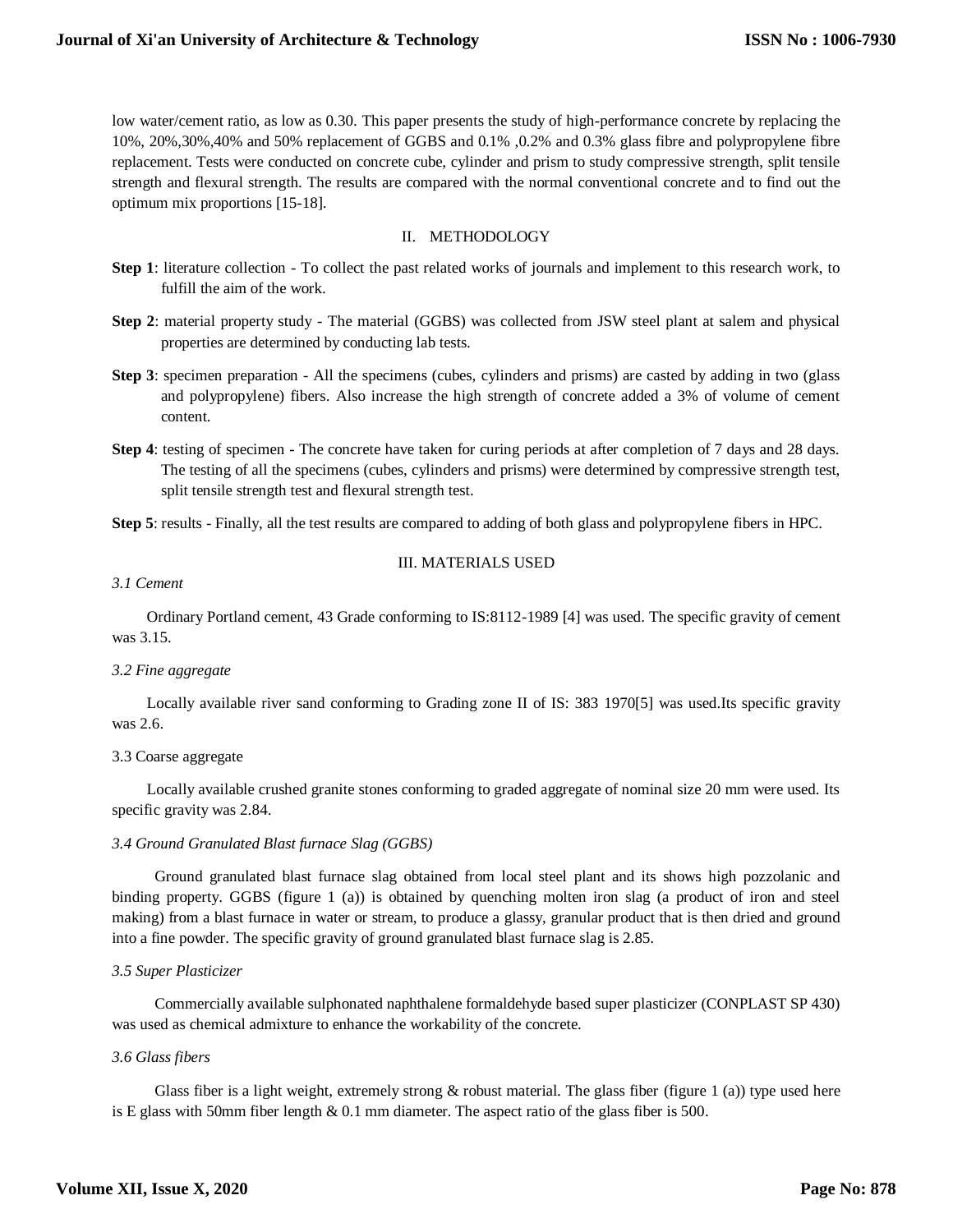# *3.7 Polypropylene fibers*

RECRON 3S type polypropylene fibres (figure 1 (b)) of density 946 Kg/m3 are used in experimental study.



Figure.1 material collection (a) glass fibre (b) polypropylene fibre (c) GGBS

# IV. MIX PROPORTION

The concrete mix is designed for  $M_{35}$  grade as per IS 10262-2009 and IS 456-2000. Table 1 show that Ingredients for High Performance Concrete.

| Description /<br><b>MIX ID</b> | Mix<br>proportion | Cement<br>$kg/m^3$ | <b>GGBS</b><br>kg/m <sup>3</sup>    | Fine<br>Aggregate<br>kg/m <sup>3</sup> | Coarse<br>aggregate<br>kg/m <sup>3</sup> | Chemical<br>admixtures<br>kg/m <sup>3</sup> | Water /<br>cement<br>ratio |
|--------------------------------|-------------------|--------------------|-------------------------------------|----------------------------------------|------------------------------------------|---------------------------------------------|----------------------------|
| M35                            | 1:2.04:2.86       | 309                | 131 (40%<br>of weight<br>of cement) | 786                                    | 1108                                     | 0.92(0.3%<br>of weight of<br>cement)        | 0.4                        |

Table 1 Ingredients for High Performance Concrete

#### V. SPECIMEN PREPARATION

The experimental investigation consists of casting and testing of 9sets along with control mix. Each set comprises of 15 cubes, 6 cylinders and 6 beams for determining compressive, tensile and flexural strengths respectively. By taking different percentage of GGBS, along with steel & glass fibers individually as a partial replacement of cement will be replaced accordingly with the different percentages by weight of slag and different percentages by weight of steel fiber and glass fiber. The concrete was filled in layers and compacted. The specimens were removed after 24 hours.

#### VI. EXPERIMENTAL WORK

The mechanical properties of HPC were determined by conducting tests i.e (i) compressive strength test of concrete cubes (figure 2 show that cube compressive strength test set up for (a) 3% of polypropylene fibre added (b) 0.3% of glass fibre added), (ii) split tensile strength test of concrete cylinders (figure 3 show that cylinder spilt tensile strength test set up for (a) 3% of polypropylene fibre added (b) 0.3% of glass fibre added), (iii) flexural strength test of concrete prisms (figure 4 show that prism flexural strength test set up for (a) 3% of polypropylene fibre added (b) 0.3% of glass fibre added).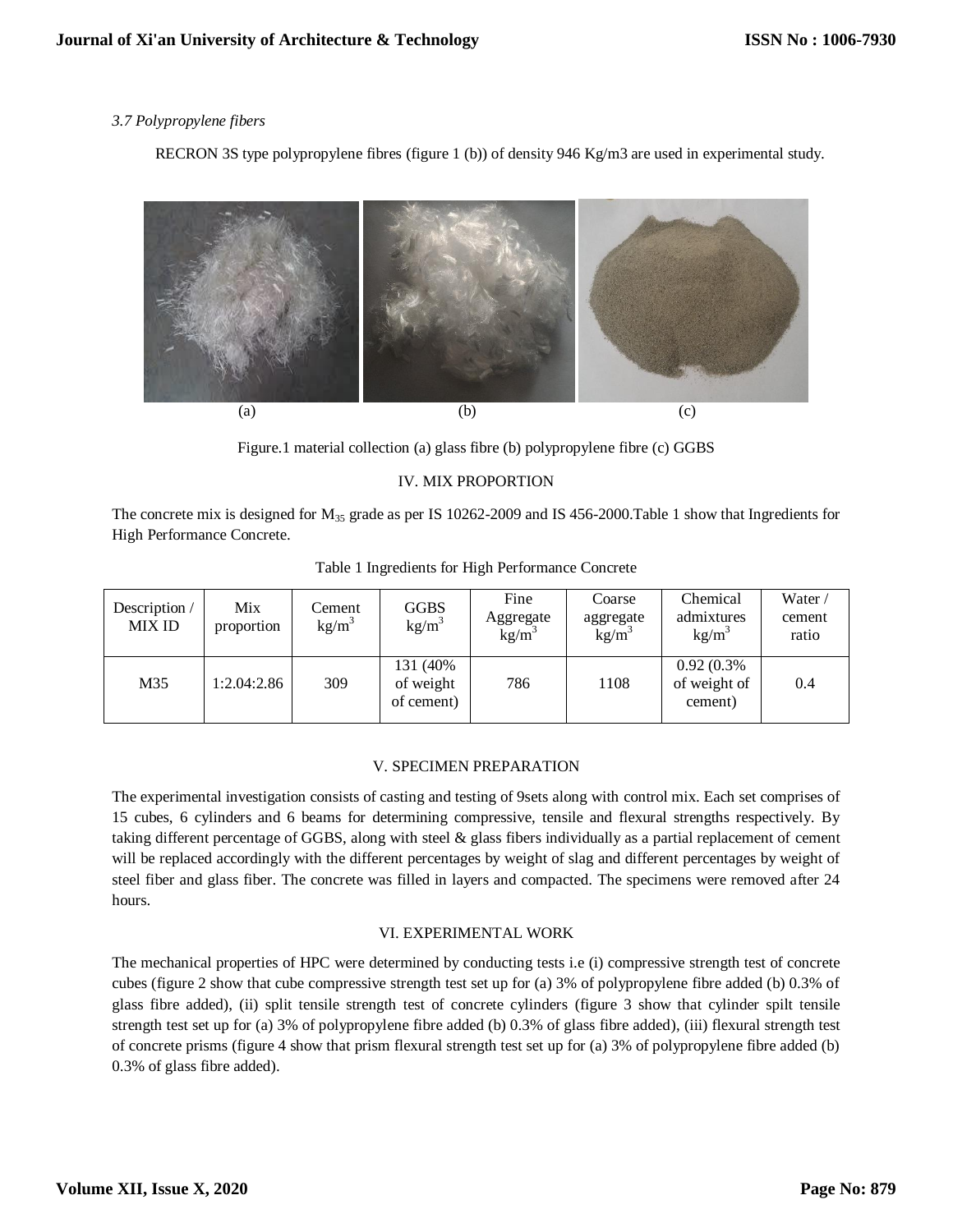

Figure 2 cube compressive strength test results for M35 grade with 40% of GGBS (a) 0.3% of glass fibre in HPC (b) 3% of polypropylene fibre in HPC



**(a) (b)**

Figure 3 Cylinder split tensile strength test results for M35 grade with 40% of GGBS (a) 0.3% of glass fibre in HPC (b) 3% of polypropylene fibre in HPC



**(a) (b)**

Figure 4 Prism flexural strength test results for M35 grade with 40% of GGBS (a) 0.3% of glass fibre in HPC (b) 3% of polypropylene fibre in HPC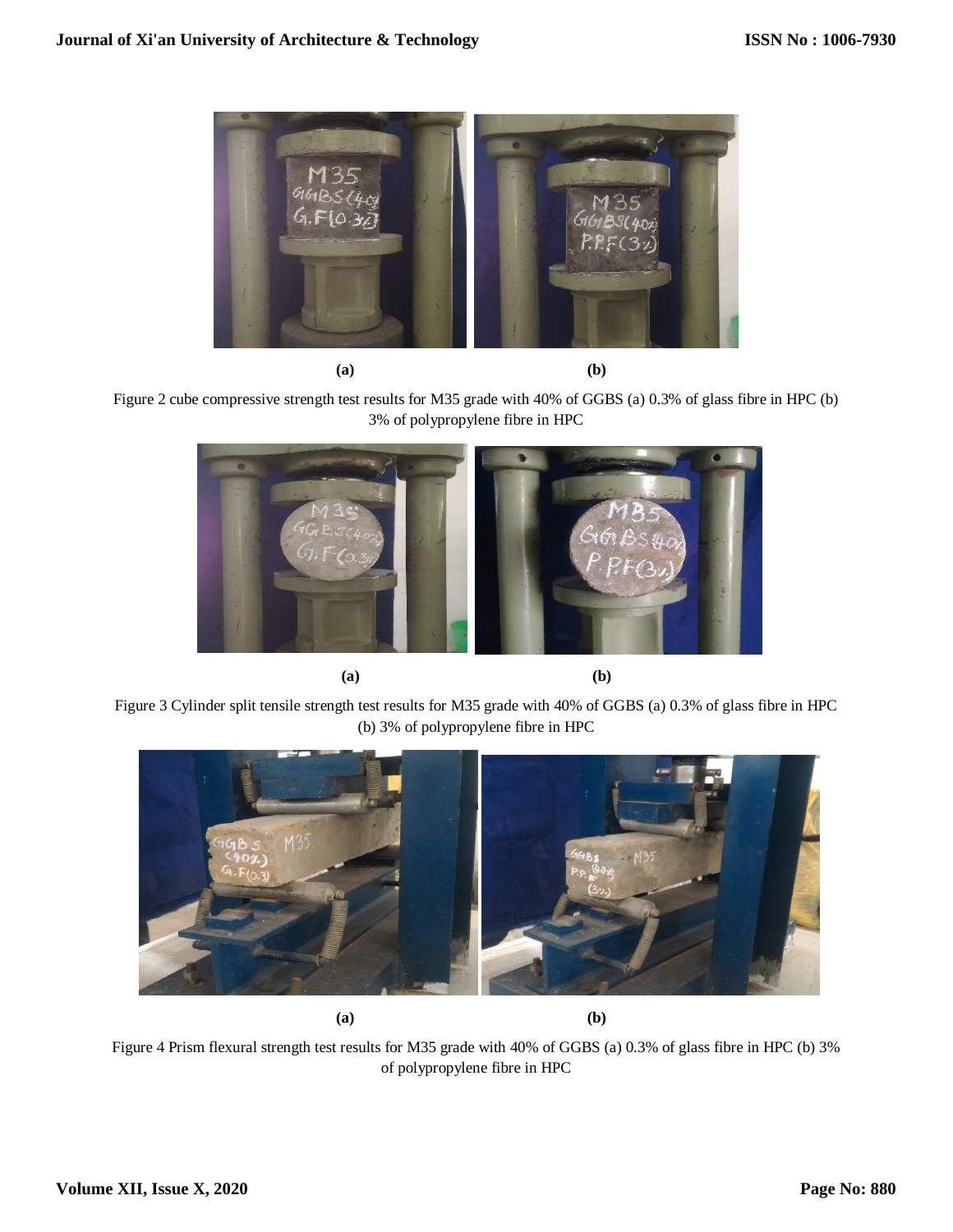#### VII. RESULTS AND DISCUSSION

The different percentages (0%, 10%, 20%, 30%, 40% & 50%) of GGBS as partial replacement of cement added in concrete cubes are conducting by compressive strength test (figure 5 show that optimizing the results for GGBS in HPC). The 40% of GGBS in concrete mix obtain maximum compressive strength for 7 days and 28 days of curing period [8,9]. The optimum mix of 40% GGBS with 3% polypropylene fibre in concrete mix shows maximum compressive strength, split tensile strength and flexural strength (figure 6 show that Cube results for % of Polypropylene fibre added , figure 8 show that cylinder results for % of Polypropylene fibre added and figure 10 show that prism results for % of Polypropylene fibre added). The optimum mix of 40% GGBS with 0.3% glass fibre in concrete mix shows maximum compressive strength, split tensile strength and flexural strength [10,11] (figure 7 show that Cube results for % of glass fibre added in HPC figure 8 show that cylinder results for % of Polypropylene fibre added , figure 9 show that cylinder results for % of glass fibre added and figure 10 show that prism results for % of Polypropylene fibre added in HPC figure 11 show that prism results for % of glass fibre added).



Figure 5 optimizing the results for GGBS in HPC



Figure 6 Cube results for % of Polypropylene fibre added Figure 7 Cube results for % of glass fibre added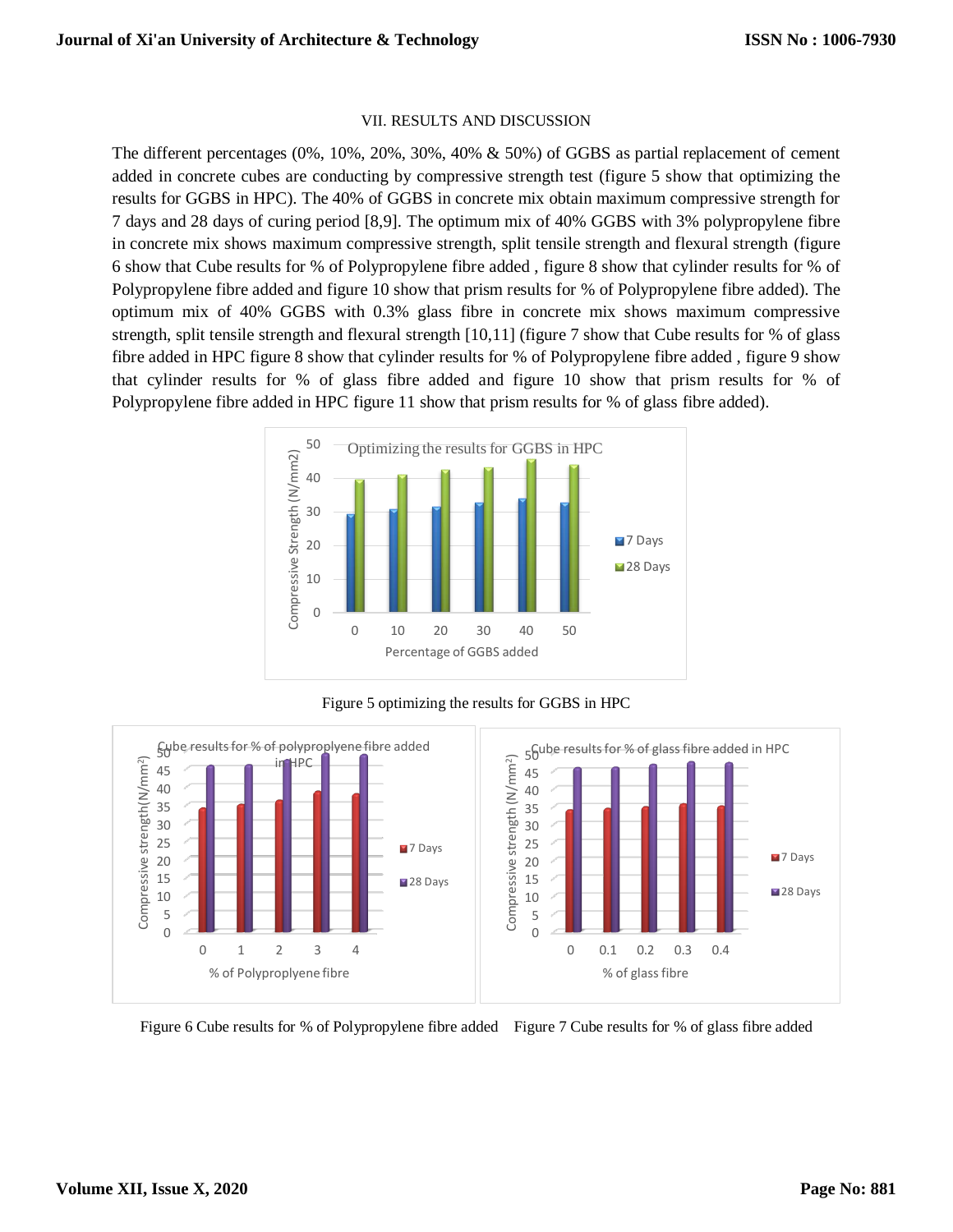







Figure 10 Prism results for % of Polypropylene fibre added Figure 11 Prism results for % of glass fibre added



# VIII. CONCLUSION

From the study of experimental results and discussion there upon the following conclusions can be drawn,

- The optimum quantity for partial replacement of cement by GGBS was obtained at 40% of weight of cement.
- The partial replacement of cement in the sense of to reduce a cement content in the concrete and also to save the construction costs.
- The concrete mix of 40% GGBS and 0.3% glass fibre has the maximum compressive strength, Split tensile strength and Flexural Strength.
- The concrete mix of 40% GGBS and 3% polypropylene fibre has the maximum compressive strength, Split tensile strength and Flexural Strength.
- The experimental test results show that the polypropylene fibre more effective than glass fibre.

#### *8.1 Future Extending Work*

- Based on experimental investigation the optimum mix was identified and further development of this research work, to evaluate the durability property and ultimate load behavior of the beam element in future study.
- Non-Destructive testing techniques can be done for the concrete specimen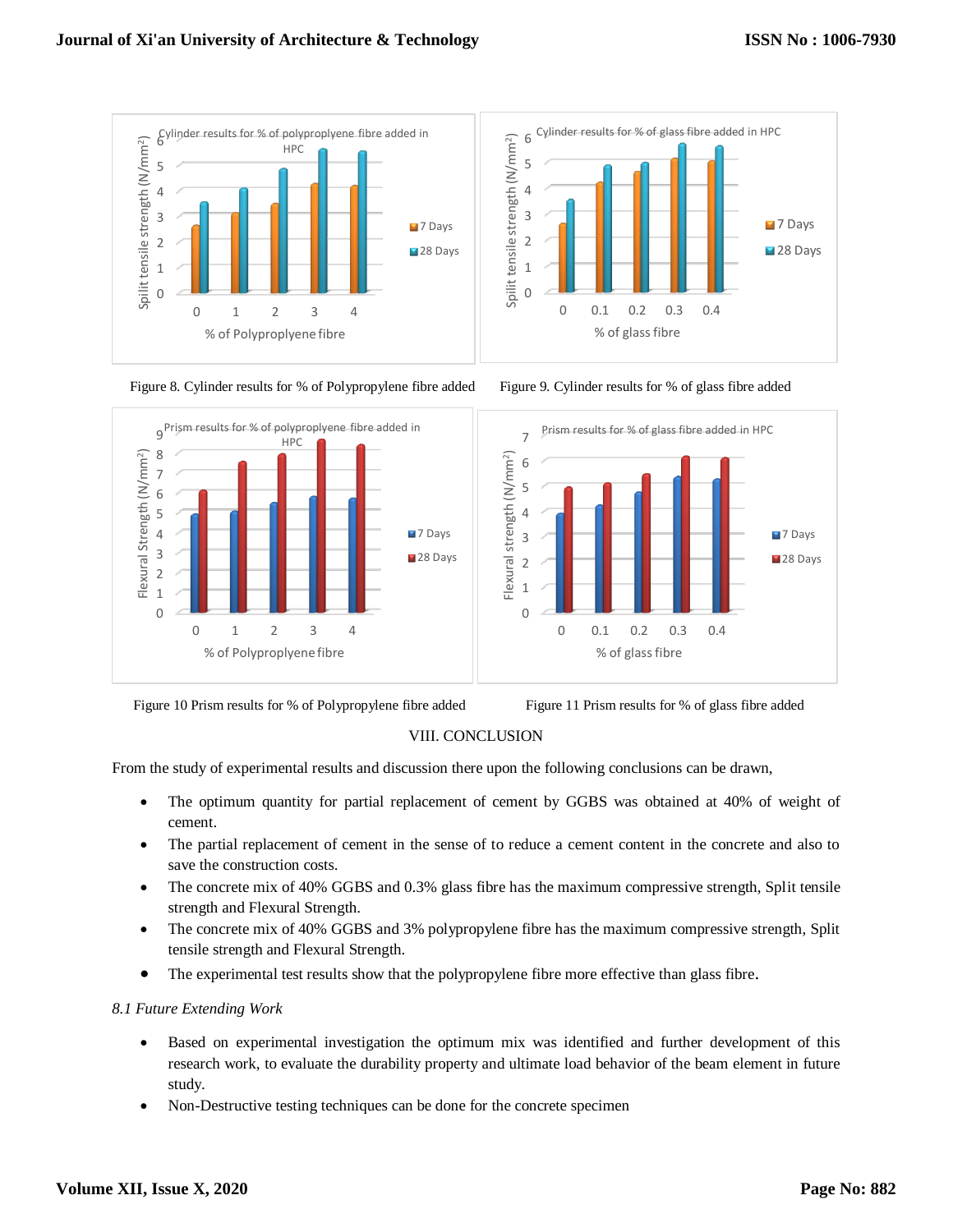## References

- [1] Anjali Prajapati, Piyush Prajapati, Mohammed Qureshi (2017), "An experimental study on high performance concrete using mineral admixtures", International Journal of Engineering Development and Research, Volume 5, Issue 2, PP: 2080-2086.
- [2] Arivalagan. (2013) "Sustainable Studies on Concrete with GGBS as a Replacement Material in Cement" . Jordan Journal of Civil Engineering, Volume 8, No. 3, pp.15-19.
- [3] Indian standard code recommended by the method of concrete Mix Design, (IS: 10262-2009), New Delhi.
- [4] M.S Shetty Concrete Technology, Reprint (2003) S. Chand & Co. New Delhi.
- [5] Praveen kumar S R, Manjunath K A, G. Narayana (2016), "A Comparative Study On Mechanical Properties of SCC By Partial Replacement Of Cement With Fly Ash & Ggbs With the Use of Glass Fibers", International Journal of Research in Engineering and Technology, Volume: 05 Issue: 08, PP: 161- 165.
- [6] Saidani, M, D.Saraireh, and M.Gerges (2016) "Behaviour of different types of fibre reinforced concrete without admixture", Engineering Structures, 113, 328-344
- [7] Sekhar Reddy M V, Ramana Reddy I V, Mohan Reddy K M and Abibasheer Basheerudeen A, (2012), "Durability of High Performance Concrete containing Supplimentary cementing materials using Rapid Chloride Permeability Test" International Journal of Structural And Civil Engineering Research, Vol.1(1), pp. 92-98.
- [8] V. Prathima, R. Isnakula, S. Nadhim, (2017) Comparative Study of Conventional Concrete With Banana Fiber Modified Concrete, 3 pp.2–5.
- [9] J. Torres Agredo, R.M. de Gutiérrez, C.E. Escandón Giraldo, L.O. González Salcedo, (2014) Characterization of sugar cane bagasse ash as supplementary material for Portland cement, Ing. e Investig. 34 pp.5–10.
- [10] IS: 8112- 2013, Ordinary Portland Cement, 43 Grade Specification,Bureau of Indian Standards, New Delhi, India., Indian Stand.
- [11] T. Gupta, S. Kothari, S. Siddique, R.K. Sharma, S. Chaudhary, (2019) Influence of stone processing dust on mechanical, durability and sustainability of concrete, Constr. Build. Mater. 223 pp.918–927.
- [12] M. Venkatasudhahar, R. Velu, K. Logesh, R. Ganesh, (2017) Effect of surface modification and hybridization of natural fiber on mechanical properties of nylon epoxy hybrid composites, Int. J. Mech. Eng. Technol. 8 pp.264–281.
- [13] Fasil MohiUd Din (2017) Experimental investigation on mechanical properties of kevlar fiber, Int. J. Eng. Technol. 4 pp.3466–3473.
- [14] Bureau of Indian Standards, Method of Tests for Strength of Concrete, IS 516 1959 (Reaffirmed 2004). (2004) New Delhi, India.
- [15] Ahmed Fathi, Nasir Shafiq, M.F. Nuruddin, Ali Elheber, (2013) Study the effectiveness of the different pozzolanic material on self-compacting concrete, ARPN J. Eng. Appl. Sci. 8 (4) pp.95–102.
- [16] Dubey Sanjay Kumar, Chandak Rajeev, (2012) Development of self compacting concrete by use of portland pozzolana cement, hydrated lime and Silica Fume, ISCA J. Eng. Sci. 1 (1) pp.35–39.